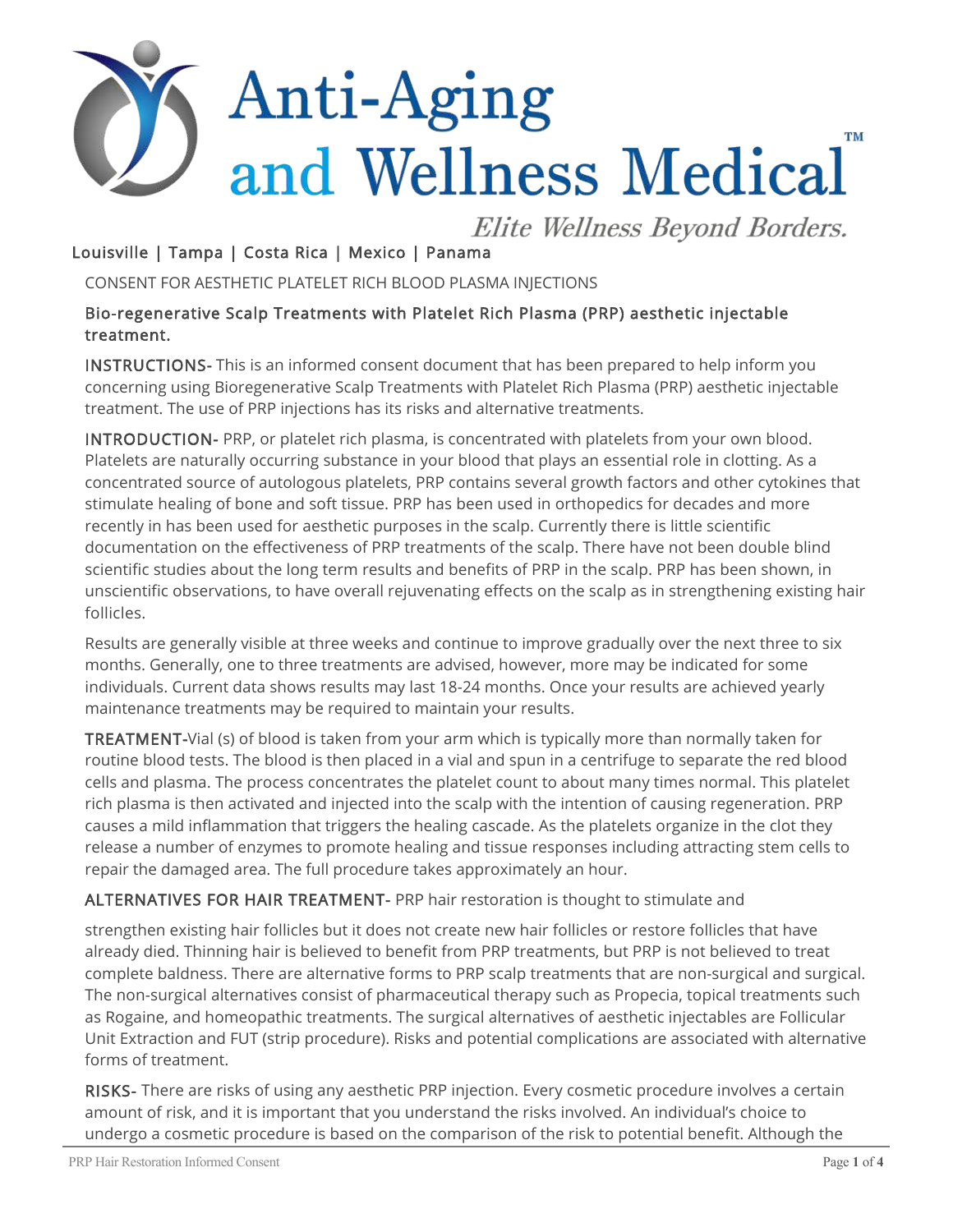majority of patients do not experience complications, you should discuss each risk with your provider or affiliated medical personnel.

BLEEDING- It is possible to experience a bleeding episode during or after injections. Should post procedure bleeding occur, it may require emergency treatment to drain accumulated blood (hematoma). Ask your provider before taking any aspirin or anti-inflammatory medications for ten days before your procedure, as this may contribute to a greater risk of bleeding. Some patients experience a temporary blood sugar increase with PRP injections.

HAIR SHOCK- Shock hair loss is a rare side effect of Platelet Rich Plasma injection. The hair loss is usually temporary.

INFECTION- Do not undergo PRP injections if you have current acute and chronic infections. Infection is unusual after injectibles. Should an infection occur, additional treatment including antibiotics or an additional procedure may be necessary.

BRUISING- Bruising is common after injectables. You may experience short lasting pinkness or redness from flushing of the skin. You may have bruising within a week or more of having any injectables, so time your treatments with your schedule accordingly. Although wound healing after an injectable procedure is expected, you will want to keep ice on the treated area until it subsides. You may be asked to take a medication to reduce or prevent bruising such as Arnica Montana. Contact our office if bruising last longer than a week or anytime if you are concerned.

DAMAGE TO DEEPER STRUCTURES- Deeper structures such as nerves, blood vessels and muscles may be damaged during treatment with aesthetic injectables. The potential for this to occur varies according to where treatment is being performed. Injury to deeper structures may be temporary or permanent.

UNSATISFACTORY RESULT- Not all patients benefit from PRP injections. There is the possibility of an unsatisfactory result from PRP injections. You may be disappointed with the result of PRP injections. The effectiveness of PRP injections eventually subsides normally.

ALLERGIC REACTIONS- In rare cases, local allergies to injectables, lidocaine, or topical preparations have been reported. Systemic reactions, which are more serious, may result. Allergic reactions may require additional treatment. Lidocaine, a pain reliever used in most dentist offices, is an ingredient in many injectables. Tell your provider if you have an allergy to lidocaine or other allergies. Although rare, an allergic reaction to the solutions in the PRP solution could occur.

MEDICATION REACTION- Tell your provider if you are on, or were recently on any medications as they may interfere with the ability of the aesthetic injectables to function. Even use of antibiotics and Aspirin should be brought to your provider's attention. Systemic use of corticosteroids within two weeks of the procedure is not permitted.

PREGNANCY- Women should not have PRP injections if they are pregnant or may become pregnant or are breastfeeding.

CONDITIONS THAT PREVENT TREATMENT- Some, but not all, conditions that prevent PRP injections:

- Skin diseases (i.e. SLE, porphyria, allergies)
- Recent or Current Cancer or Chemotherapy
- Severe metabolic and systemic disorders
- Platelet and Blood Disorders
- Chronic Liver Pathology
- Anti-Coagulation Therapy
- Underlying Sepsis

ADDITIONAL TREATMENTS MAY BE NECESSARY- In some situations, it may not be possible to achieve optimal results with a single PRP injection session. Touch up treatments should be done once a year after the initial group of treatments to boost and maintain the results. Should complications occur, additional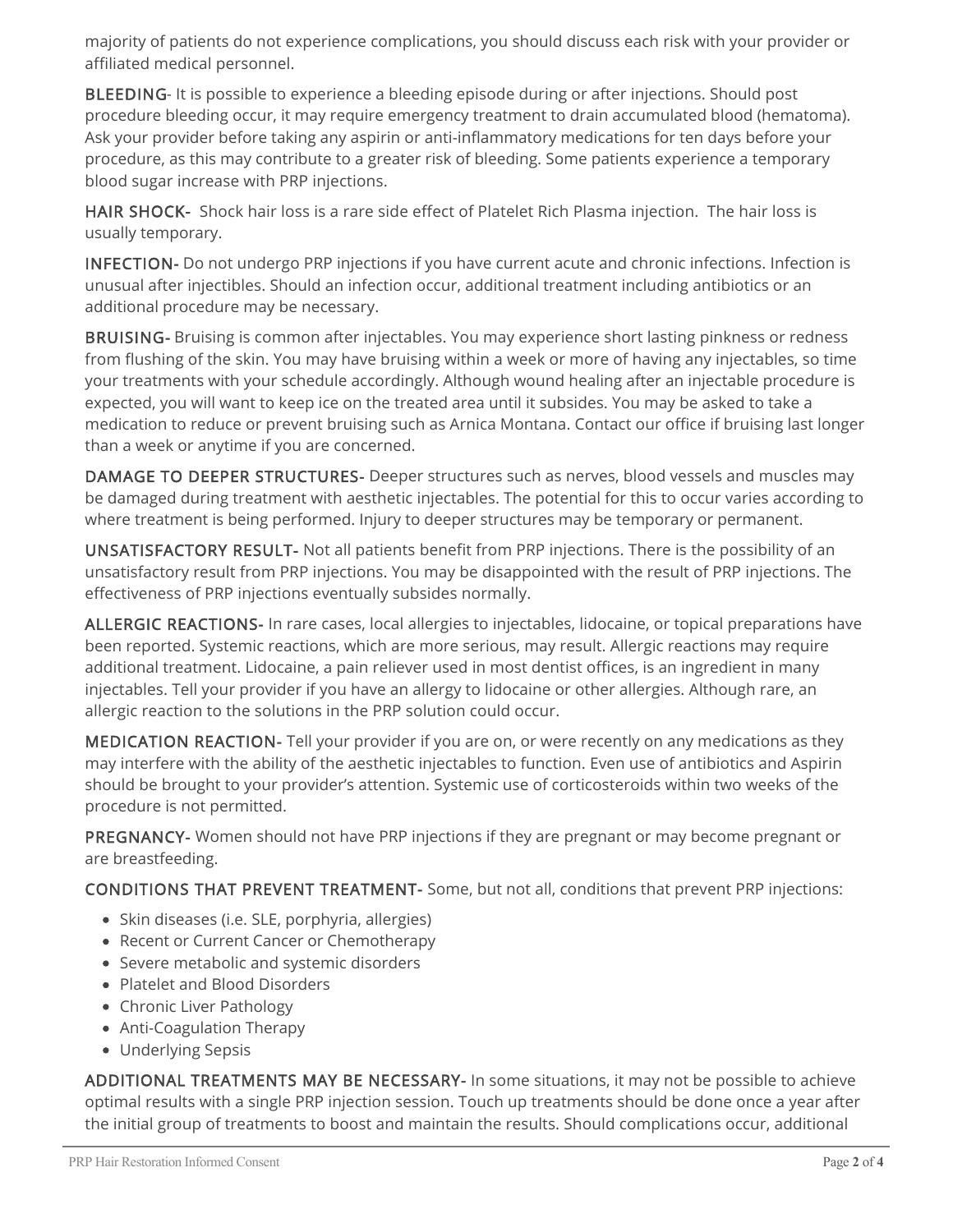treatments may be necessary. Keep in mind that lifestyle, body weight, health, diet, and the normal aging process can diminish the effects of any aesthetic treatment over time.

DISCLAIMER- Informed consent documents are used to communicate information about the proposed injectable treatment along with disclosure or risks and alternative forms of treatments. The informed consent process attempts to define principles of risk disclosure that should generally meet the needs of most patients in most circumstances.

This informed consent should not be considered all-inclusive in defining other methods of care and risks encountered. Your provider or affiliated medical personnel may provide you with additional or different information, which is based on all the facts in your particular case and the state of medical knowledge. Standards of medical care are determined on the basis of all the facts involved in an individual case and are subject to change as scientific knowledge and technology advance and as practice patterns evolve.

Even though risks and complications occur infrequently, the risks cited are the ones that are particularly, associated with aesthetic PRP injection. Other complications and risks can occur but are even more uncommon. The practice of medicine and aesthetic injectables is not an exact science. Although good results are expected, there cannot be any guarantee or warranty expressed or implied on the results that may be obtained.

Please be advised that PRP/ACELL therapy is not a permanent solution to hair loss. As a therapy, it is recommended to continue to treat the affected area with ongoing PRP/ACELL therapy sessions. This procedure is still experimental and you may not see results. Dr. Kahen's recommendation is based on your current stage of hair loss.

 ADVANCING HAIR LOSS AND OTHER FACTORS MAY REQUIRE THE NEED FOR ADDITIONAL PRP/ACELL THERAPY SESSIONS AND/OR HAIR RESTORATION SURGERY.

### PLEASE READ THE STATEMENTS BELOW AND SIGN IF YOU AGREE

 I hereby authorize the doctor or his delegated staff, and such assistants as may be selected to perform the following procedure or treatment:

Bio-regenerative Scalp Treatments with Platelet Rich Plasma (PRP) aesthetic injectable treatment.

I recognize that during the course of the injectable treatment, unforeseen conditions may necessitate different procedures than those above. I therefore authorize the above physician or affiliated medical personnel or designee(s) to perform such other procedures that are in the exercise of his or her professional judgement necessary and desirable. The authority granted under this paragraph shall include all conditions that require treatment and are not known to my physician at the time the procedure is begun.

I consent to the administration of such anesthetic considered necessary or advisable. I understand that all forms of anesthetics involve risk and the possibility of complications, injury, and sometimes death.

I acknowledge that not guarantee has been given by anyone as to the results that may be obtained.

For purposes of advancing medical education, I consent to the admittance of observers to my aesthetic injections of PRP.

IT HAS BEEN EXPLAINED TO ME IN A WAY THAT I UNDERSTAND:

- 1. THE ABOVE TREATMENT OR PROCEDURE TO BE UNDERTAKEN
- 2. THERE MAY BE ALTERNATIVE PROCEDURES OR METHODS OF TREATMENT. C. THERE ARE RISKS TO THE PROCEDURE OR TREATMENT PROPOSED

#### I certify that I have read all pages of this document and give my consent for my injectable PRP procedure.